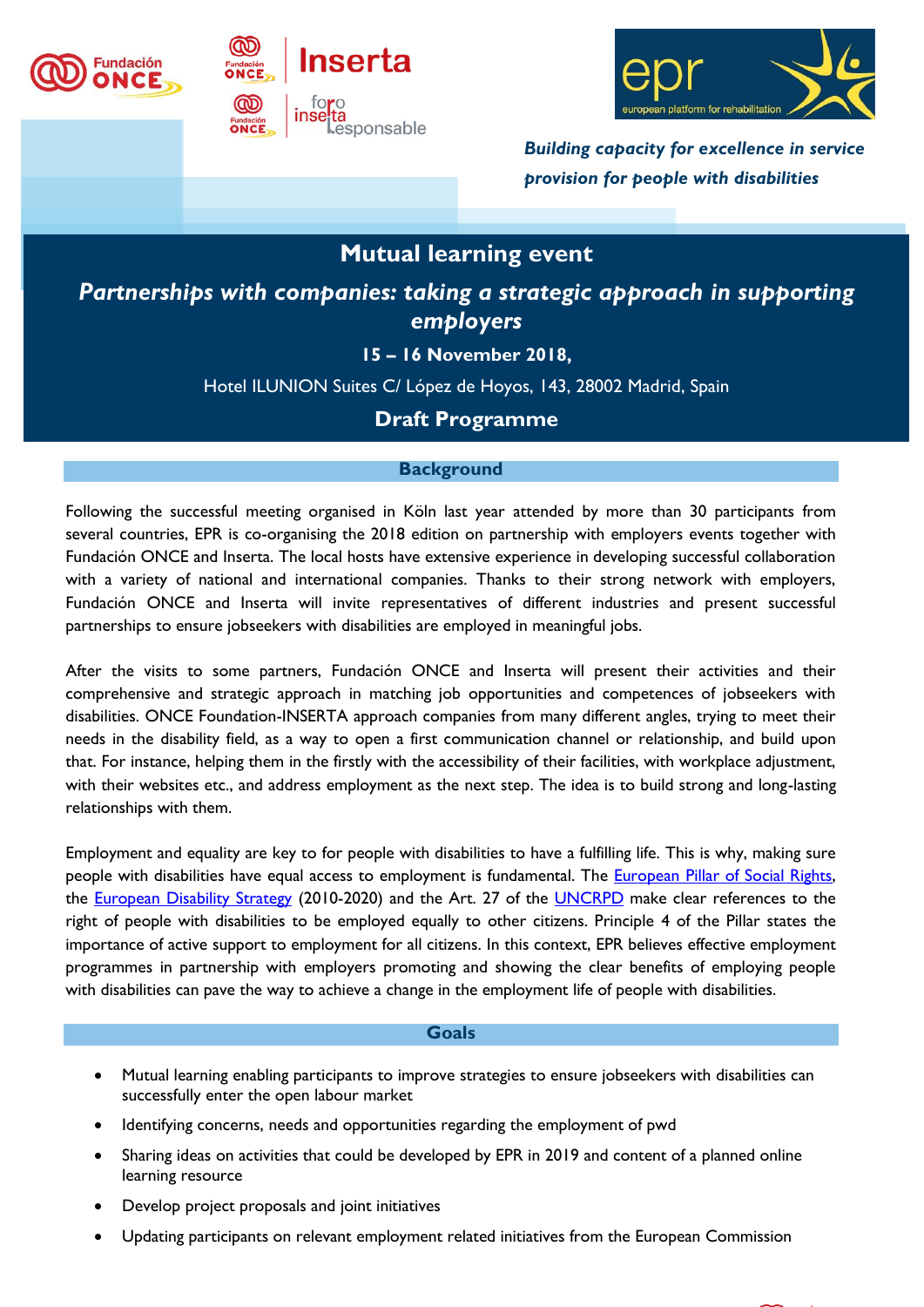#### **Who is the event for?**

The event is open to any staff from EPR members. It would be particularly interesting for those who are currently working / planning to work more closely with businesses to ensure jobseekers with disability have equal access to the labour market.

#### **Format**

The event is highly interactive and participants will be actively engaged by working in small groups and sharing sessions.

#### **Programme/Agenda**

#### **15th November**

- **15:30 Study Visit to company** REPSOL - visiting their barrier-free HQ, which helps to attract talent with disabilities, presentation on their strategy regarding the inclusion of persons with disabilities in their staff.
	- **17:00 Networking reception / Participants' presentation**
	- **20:00 Optional dinner** Esplore restaurant (ILUNION)

#### **16th November**

- **09:00 Institutional Welcome and presentation of ONCE Foundation/Inserta Empleo** Main figures and approach to employment of PWD *Sabina Lobato, Virginia Carcedo*
- **09:30 Panel/Q&A with Employers/Companies** Best practices and learning *Chaired by Sabina/Virginia*
- **10:45 Coffee Break**
- **11:15 Working Group – Dynamics** *Main issues arising from Panel with Companies and conclusions*
- *13:15 Wrap-up morning session*
- **13:30 Lunch**

#### **14:30 Open debate with Jobseekers**  *Jobseekers with different disabilities and profiles According to their experience, what they expect from Service Providers, what works, what needs to be improved…*

- **15:15: Coffee Break**
- **15:35 Working Group – Dynamics** *Based on expectations from Companies and Jobseekers, ideas for projects or activities.*
- **16:45 Conclusions & next steps**
- **17:00 Closing**